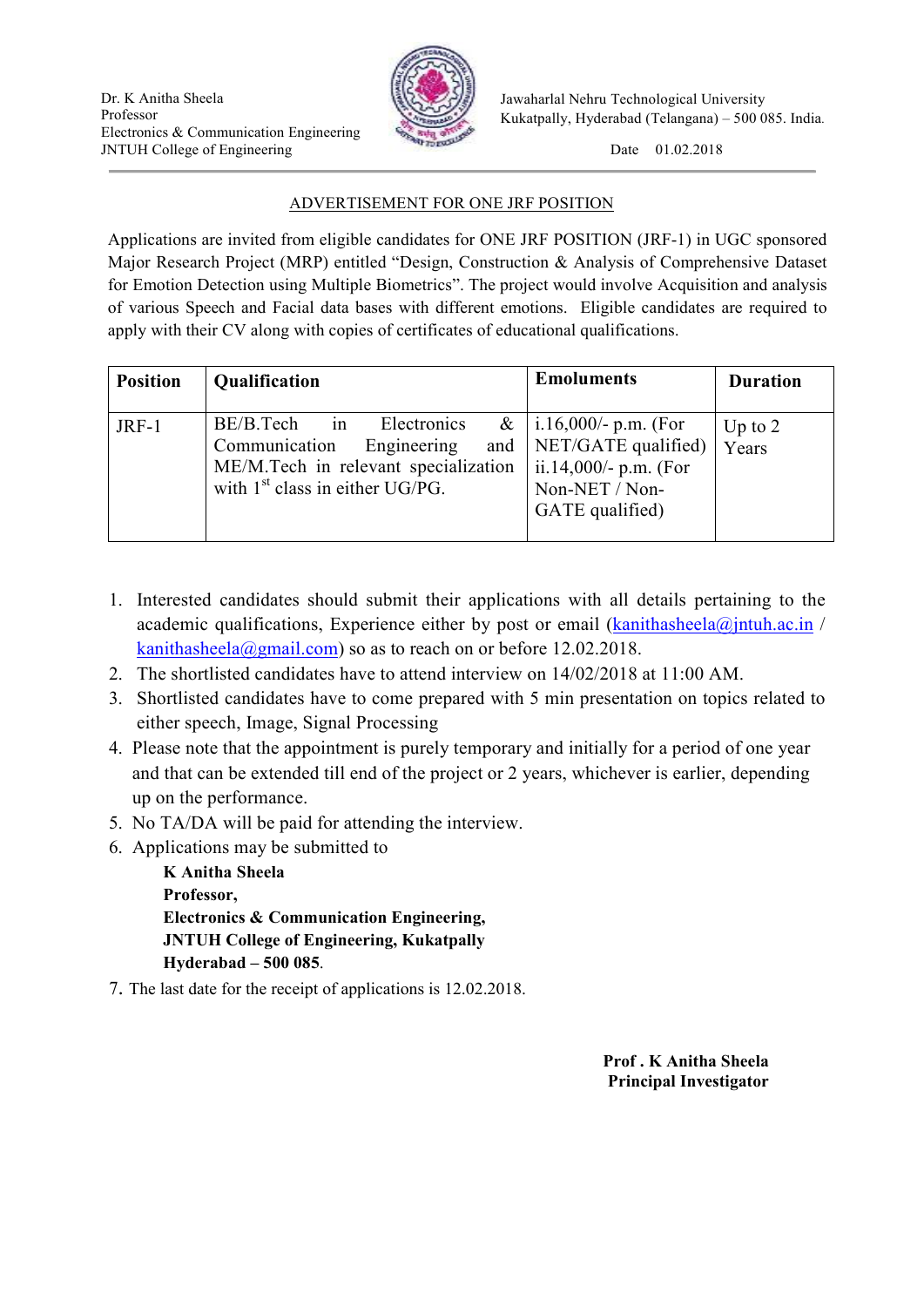## Proforma of application for the post of JRF in UGC sponsored Major Research Project (MRP)

### APPLICATION FORM

For the position of JRF to work in UGC sponsored Major Research Project [F No. 3/393/2014(SR)]

# 1. Personal Details Full Name (In Capital) Father Name Mother Name Mother Name Date of Birth (DD/MM/YY) Marital Status (Married/Unmarried) Gender (Male/Female) Nationality Affix Recent Passport Size Photo Address for Communication Permanent Address Mobile/Phone no. E-mail

### 2. Education Background (From Matriculation Onwards)

|       |        |                    |                |      |          | % Marks |
|-------|--------|--------------------|----------------|------|----------|---------|
| S. No | Degree | Board / University | Specialization | Year | Division | /CGPA   |
|       |        |                    |                |      |          |         |
|       |        |                    |                |      |          |         |
|       |        |                    |                |      |          |         |
|       |        |                    |                |      |          |         |

3. Qualifying Examination (GATE/CSIR/UGC/NET/Others)

| S. No | Qualifying<br>Examination | Branch | Year | Valid up to | Percentile<br>All India | Rank | Any other<br>information |
|-------|---------------------------|--------|------|-------------|-------------------------|------|--------------------------|
|       |                           |        |      |             |                         |      |                          |
|       |                           |        |      |             |                         |      |                          |
|       |                           |        |      |             |                         |      |                          |